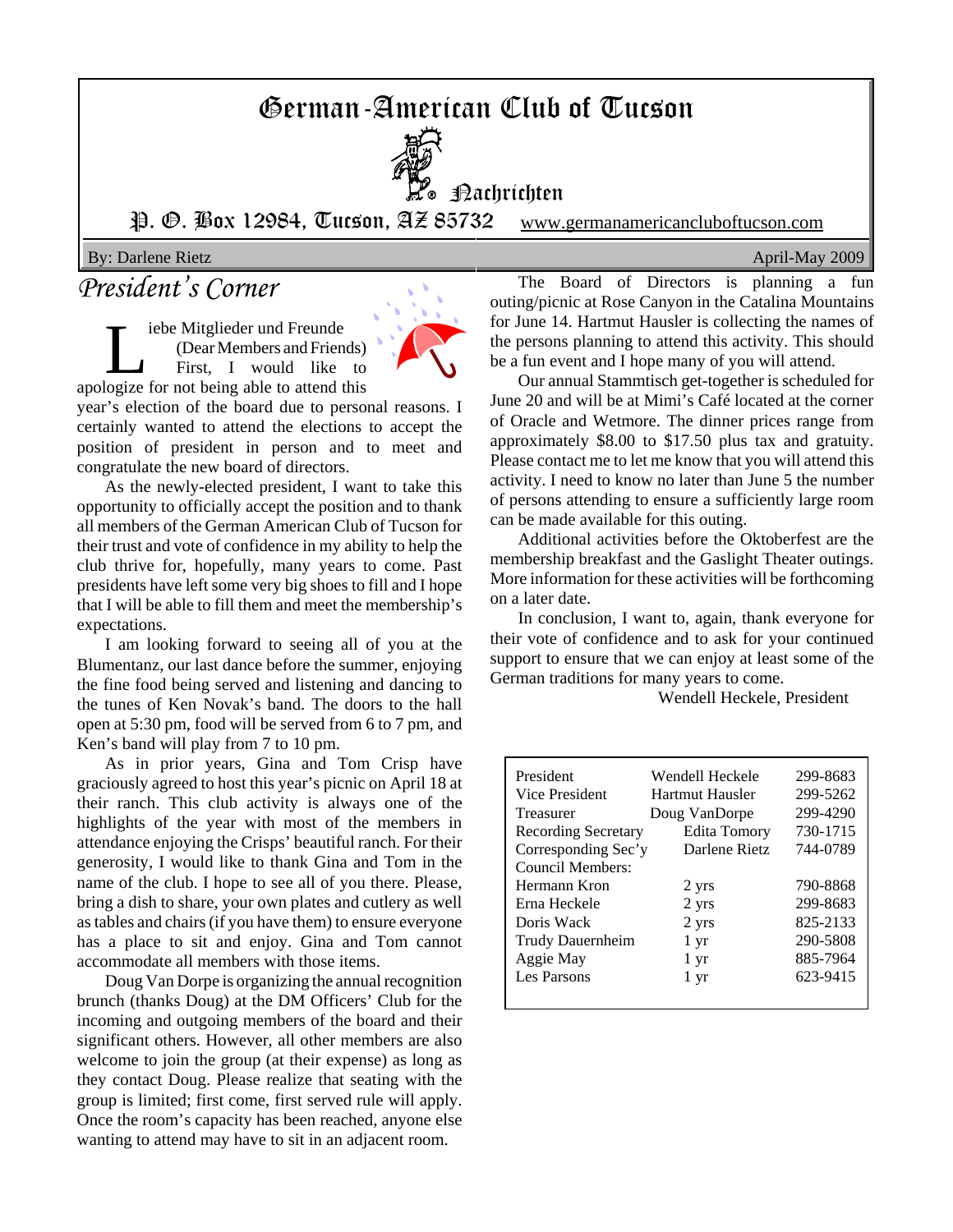### 2 By: Darlene Rietz April-May 2009

### **Upcoming Club Activities**

April 4, 5:30 pm, Blumentanz, Ken Novak playing April 8, 7 pm, Board meeting April 18, 2 pm, picnic at Crisp's ranch, 4231 S. Pauline Lane May 17, 11 am, Membership Recognition Brunch at DM O'Club June 3, 7 pm, Special Planning Meeting for Oktfest June 14, 11 am, Picnic at Rose Canyon Ramada #1 June 20, 6 pm, Stammtisch Get-together, Mimi's Café at Tucson Mall, Oracle Road July 11, 8:30 am, Membership Breakfast, The Good Egg, NE corner Grant and Swan

- Aug. 5, 7 pm, Board meeting
- Aug. 15, 7 pm, Gaslight Theater
- Aug. 19, 7 pm, Membership meeting



Congratulations to members celebrating a birthday in **April**

Cynthia Cooper 0

| Virginia Hellmund | O3 |
|-------------------|----|
| Leslie Parsons    | 05 |
| Erna Heckele      | 09 |
| Bernhild Koehler  | 14 |
| Aiga Loeffler     | 14 |
| Nancy Hartley     | 16 |
| Ernest Knudson    | 17 |
| Ronald Brauner    | 18 |
| Josephine Boehm   | 19 |
| Paul Berg         | 20 |
| Sulfa Brauner     | 20 |
| Barbara Carlise   | 24 |
| Shirley Logan     | 25 |
| Elizabeth Minarik | 26 |
|                   |    |



Also to members celebrating in **May**

| Christel May-Yoas       | 01 |
|-------------------------|----|
| Erika Eckhardt          | 02 |
| Gisela Ohlig            | 06 |
| Anna Schwarz            | 09 |
| <b>Marshall Nichols</b> | 12 |
| Jerry Mullins           | 16 |
| Christa Schrubbe        | 17 |
| Janet Luszczek          | 21 |
| Filiberto Baca          | 22 |
| Rita Oflaherty          | 22 |
| Wendell Heckele         | 24 |
| Marianne Ronquillo      | 24 |
| Fritz Fauser            | 25 |
| Evelyn Kubis            | 27 |
| Marie Ortenreiter       | 27 |
| Marlene Hilligoss       | 28 |



Welcome to two new members who joined the club at the March dance: **Rita Oflaherty** and **Marianne Ronquillo**.

### Member News

2

Get well wishes to **Richard Leisure**, who suffered a heart attack during our last dance. Also, to



**Anna Schwarz,** recovering from knee surgery, and **Heidy Fuhs**, who will have eye surgery in April. Please inform any board member if you know of any members who are ill or hospitalized.

| Sympathy |
|----------|
|----------|

Sincere sympathy to **Erna and Wendell Heckele** on the death of Erna's sister Magdalena in Germany on March 12.

Also deepest sympathy to

the Braucher family and friends on the death of **Bettye Braucher** on March 19.

Also sincere condolences to the Bolus family and friends on the passing of long-time member **Marianne Nieder** on March 21. May these ladies rest in peace.